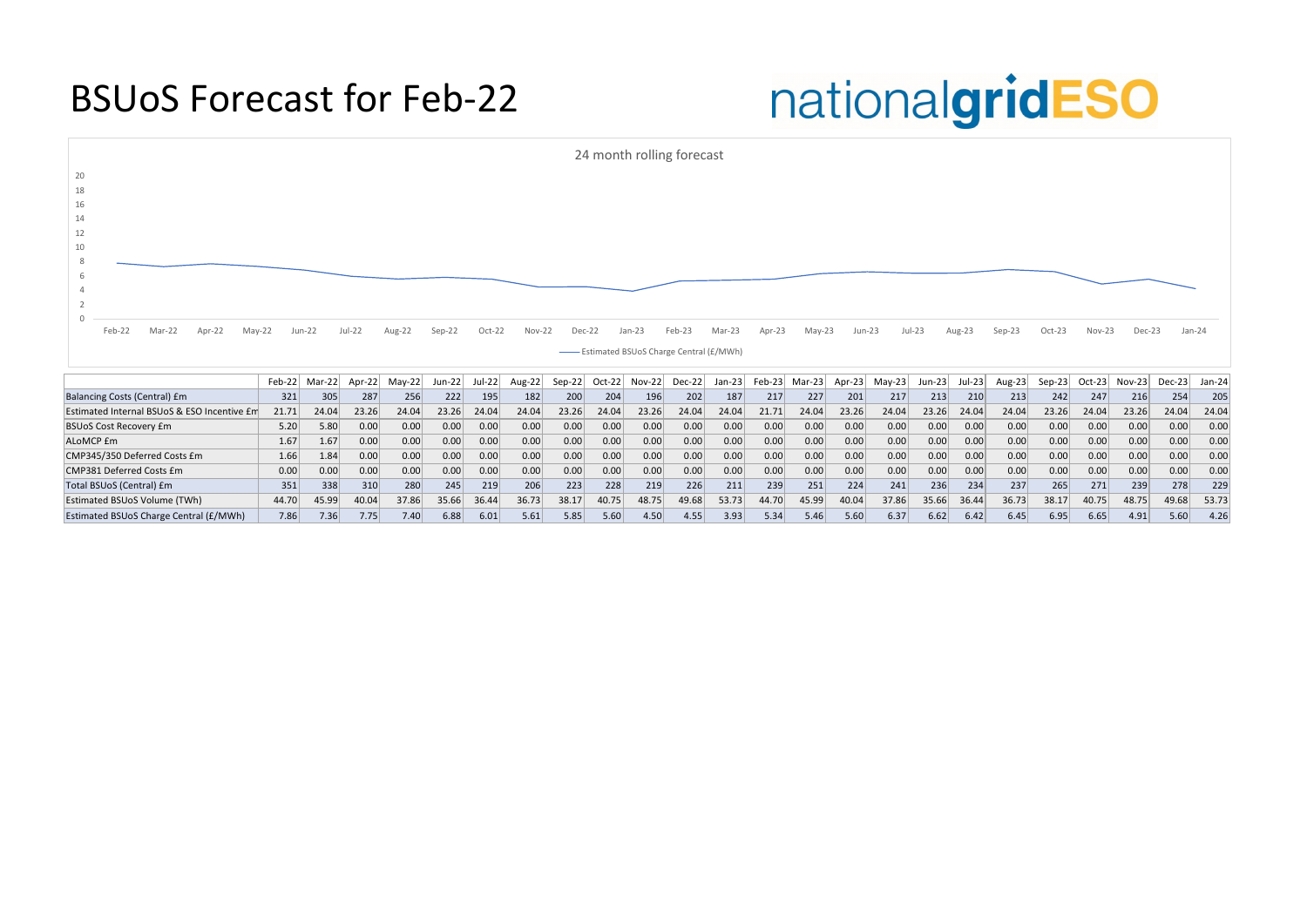### Balancing Costs Central Forecast Breakdown for next 6 months

# nationalgridESO



| <b>Jul-22</b>   | $Jun-22$       |
|-----------------|----------------|
| 12              | 12             |
| 12              | 12             |
| $\overline{2}$  | $\overline{2}$ |
| $\frac{48}{26}$ | 54             |
|                 | 27             |
| 91              | 111            |
| 4               | 4              |
| 195             | 222            |
|                 |                |